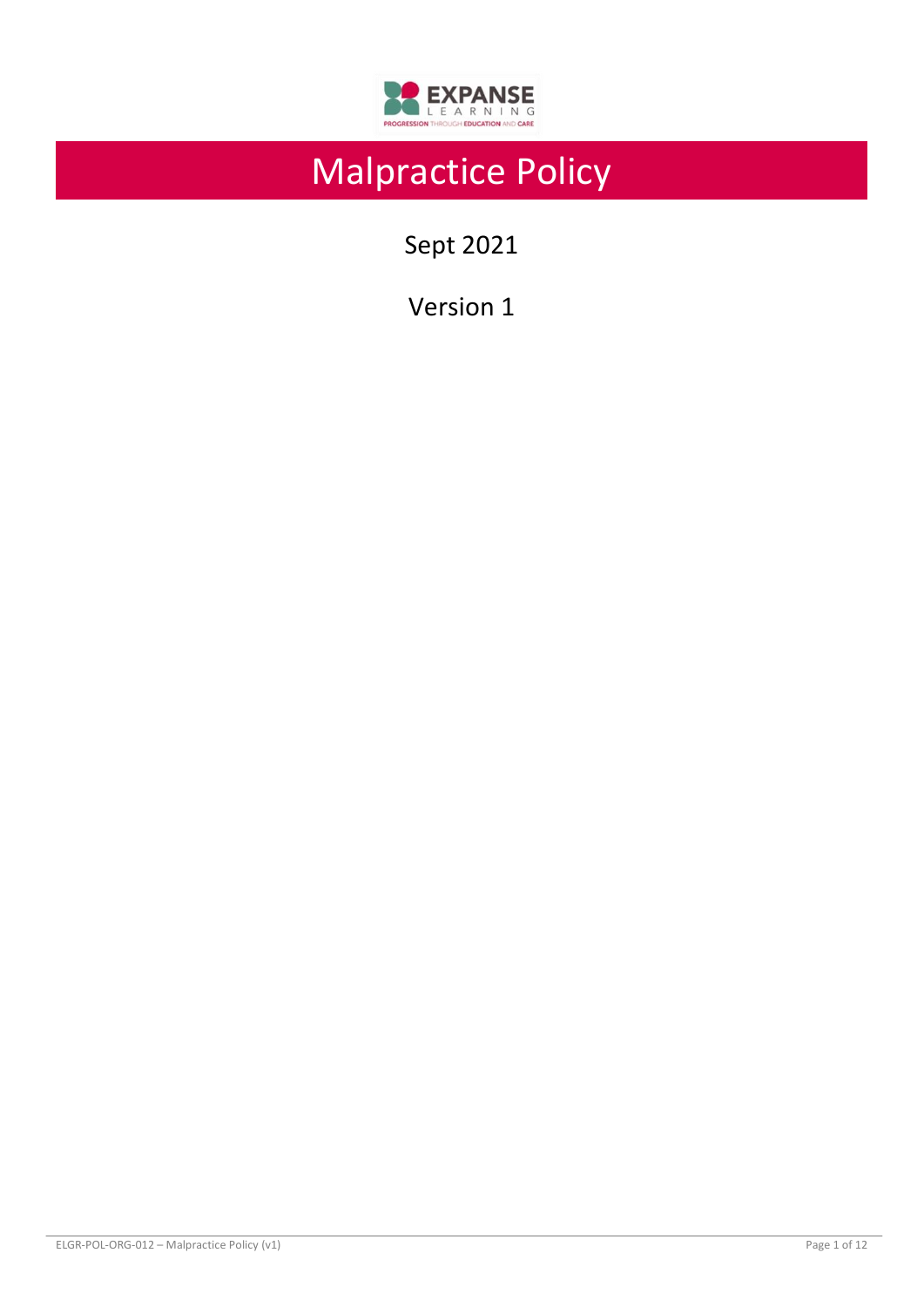# **1. Scope**

This policy applies to all staff at Expanse Learning.

## **2. Introduction**

Expanse Learning is committed to pursuing the highest standards of probity and the elimination of malpractice in the management of our organisation and aims to promote accountability and a climate of openness, to encourage the disclosure of allegations of malpractice.

Information contained within this documentation applies to all staff/students/individuals involved with the Expanse Learning. Arrangements in place offer individuals a safe and accessible procedure for reporting allegations of malpractice in a confidential manner, on the basis that the Expanse Learning will take appropriate steps to ensure that individuals reporting allegations of malpractice are not penalised and are protected and that individuals accused will be protected against false, malicious or anonymous accusations. Expanse Learning is keen to encourage staff/students/individuals to report allegations without fear and will ensure that any disclosure is treated with the utmost confidentiality.

Withholding information or failing to report promptly any suspected cases of malpractice or non-compliance by staff and/or students may result in the imposition of sanctions/penalties on Expanse Learning, with a possible outcome being the suspension of certification/registration or even recognised centre status.

This document:

- identifies the Codes of Practice and regulations under which examinations and assessments operate
- defines malpractice in the context of examinations and assessments
- sets out the rights and responsibilities of awarding bodies, centre staff and students in relation to such matters
- describes the procedures to be followed in cases where there is reason to suspect that the regulations have been broken.

Instances of malpractice arise for a variety of reasons:

- some incidents are intentional and aim to give an unfair advantage in an examination or assessment
- some incidents come about because of ignorance of the regulations, carelessness or forgetfulness in applying the regulations
- some occur because of the force of circumstances which are beyond the control of those involved (e.g., a fire alarm sounds, and the exam is disrupted).

The individuals involved in malpractice are also varied. They may be:

- students
- teachers, trainers, assessors, or others responsible for the conduct, the administration or the quality assurance of examinations and assessments
- assessment personnel such as examiners, assessors, moderators or internal and external verifiers
- other third parties, e.g., parents/carers/guardians, siblings, friends of the student.

Irrespective of the underlying cause or the people involved, all allegations of malpractice in relation to examinations and assessment need to be investigated to protect the integrity of the qualification and to be fair to the centre and all students.

This document provides procedures for investigating and determining allegations of malpractice, which in their fairness, thoroughness, impartiality and objectivity meet or exceed the requirements of current law in relation to such matters.

#### **3. Definitions**

In this document the expressions used have the following respective meanings:

- o **Regulator –** An organisation designated by government to establish national standards for qualifications and to secure compliance with them.
- o **Centre –** Expanse Learning
- o **Head of Centre –** The "head of centre" is the most senior operational officer in the organisation.
- **Practical Assistant** A "practical assistant" is a person who is appointed (according to the awarding body regulations) by a centre or the student, to carry out practical tasks at the instruction of a student who has particular needs in accessing assessment.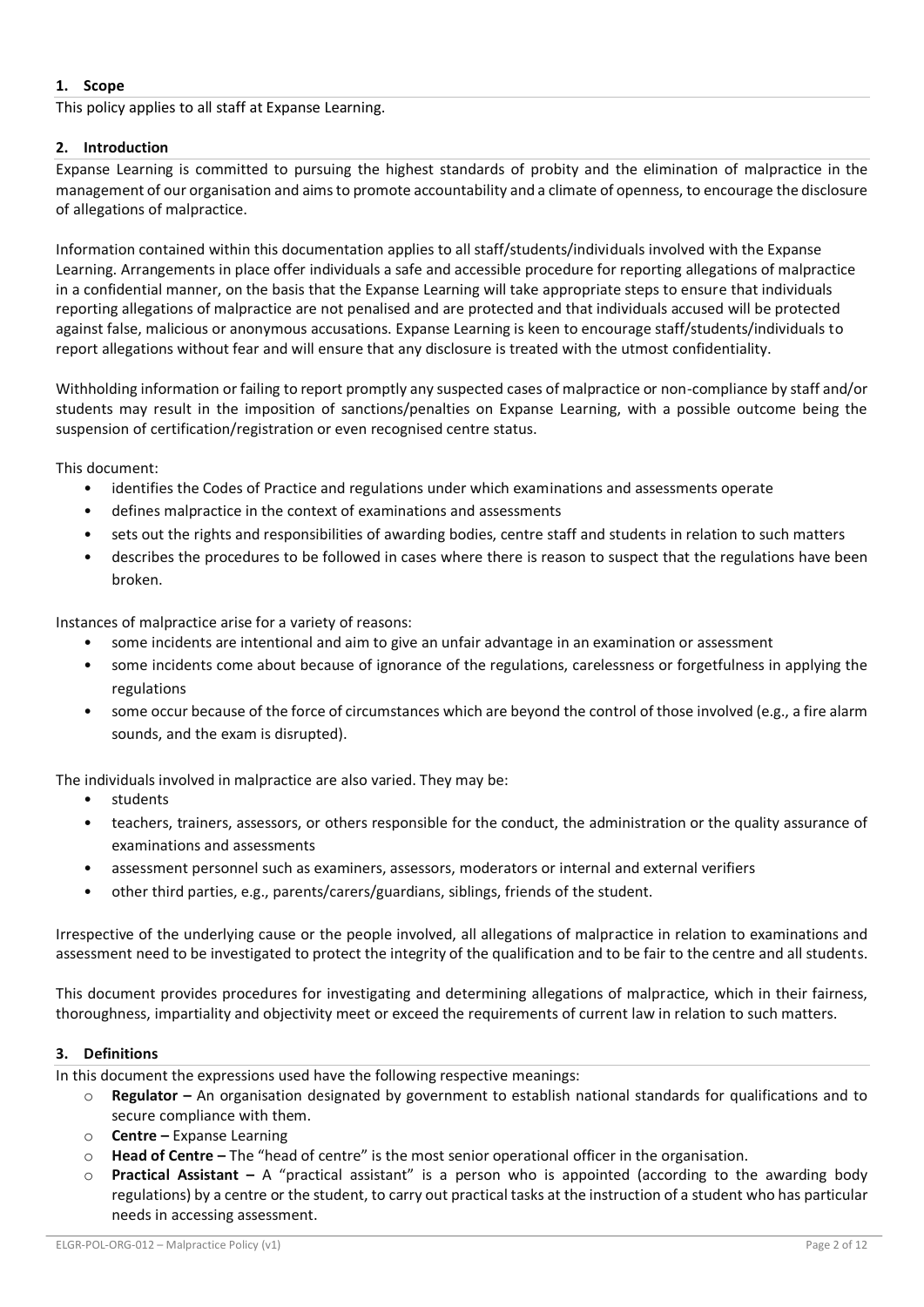- o **Qualifications –** "Qualifications" means a statement of accomplishment following an examination or assessment.
- o **Examinations and assessments –** "Examinations and assessments" mean any written or practical activity set according to the awarding body's specifications, or any achievement measured against national standards, which contributes to the award of a qualification.
- o **Regulations –** "Regulations" means the guidance and the regulations relating to the provision of access arrangements and the conduct of coursework, portfolios and examinations. The regulations are based upon and encompass fully the requirements of the Regulators of external qualifications in England, Wales and Northern Ireland as found in the GCSE, GCE, GNVQ and AEA Code of Practice, the NVQ Code of Practice, and the Statutory Regulation of External Qualifications in England, Wales and Northern Ireland.
- o **Malpractice –** "Malpractice" means any act, default or practice which is a breach of the Regulations or which:
	- compromises, attempts to compromise or may compromise the process of assessment, the integrity of any qualification or the validity of an examination result or certificate and/or
	- damages the authority, reputation or credibility of any awarding body or centre or any officer, employee or agent of any awarding body or centre.

A failure by a centre to investigate allegations of suspected malpractice in accordance with the requirements in this document also constitutes malpractice.

o **Centre Staff Malpractice –** "Centre Staff Malpractice" means malpractice committed by a member of staff or contractor (whether employed under a contract of employment or a contract for services) at a centre, or an individual appointed as an oral language modifier, a practical assistant, a prompter, a reader, a sign interpreter, or a scribe to a student.

Examples of Centre Staff Malpractice are set out in Appendix 1, Part 1. The examples are not an exhaustive list and as such do not limit the scope of the definitions set out in this document. Other instances of malpractice may be identified and considered by the awarding bodies at their discretion.

o **Student Malpractice –** "Student Malpractice" means malpractice by a student during any examination or assessment, including the preparation and authentication of any coursework, the presentation of any practical work, the compilation of portfolios of assessment evidence and the writing of any examination paper.

Examples of Student Malpractice are set out in Appendix 1, Part 2. The examples are not an exhaustive list and as such do not limit the scope of the definitions set out in this document. Other instances of malpractice may be considered by the awarding bodies at their discretion.

## **4. Individual responsibilities**

The Statutory Regulation of External Qualifications states that awarding bodies "must conduct a full investigation of instances of alleged or suspected malpractice, and must take such action, with respect to the students and centres concerned, as is necessary to maintain the integrity of the qualification." In accordance with this requirement, awarding bodies will:

- o oversee all investigations into suspected or alleged malpractice.
- o withhold the issuing of results until the conclusion of the investigation, or permanently, where the outcome of the investigation warrants it
- $\circ$  apply the sanctions, penalties and special conditions listed in this document in cases of proven malpractice
- $\circ$  report the matter to the regulators if they find evidence that certificates may be invalid
- $\circ$  report the matter to the police if a proven malpractice involved the commission of a criminal act.

Investigations will normally be carried out by the head of centre acting on behalf of the awarding body. Investigations into allegations of alleged malpractice or irregularities against the head of a centre may be carried out by the awarding body directly (acting individually or in conjunction with the regulators), or another Director or Senior Manager of the centre and reported to the awarding body when completed.

Awarding bodies may use their own personnel to investigate cases involving a breach or suspected breach of security (i.e. the content of examination materials becomes known before the scheduled date of the exam). This is in addition to and not a substitution for the requirement for centres to provide full details of suspected, alleged or confirmed breaches of security.

Heads of centres must: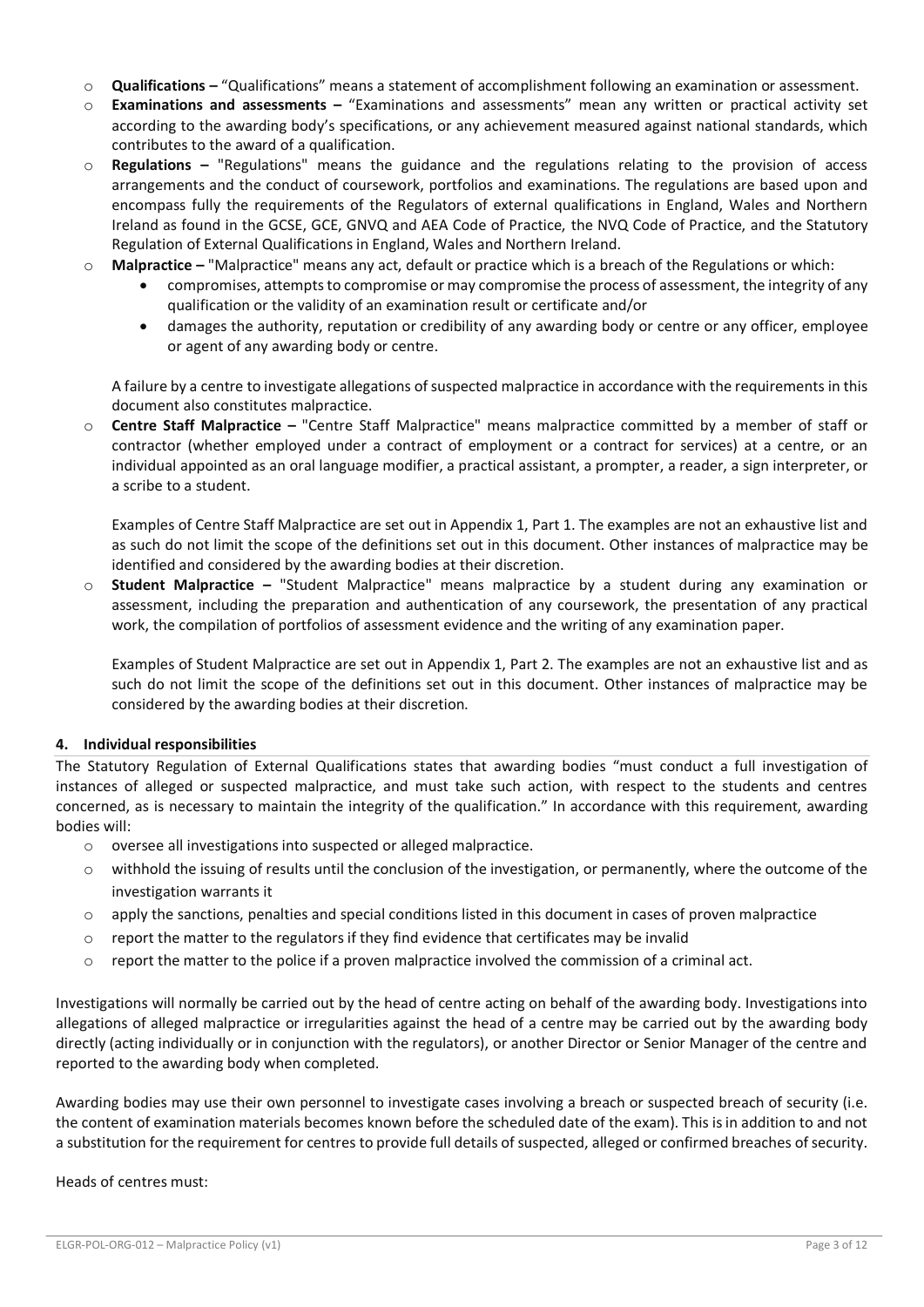- $\circ$  report to the appropriate awarding body at the earliest opportunity all suspicions or actual incidents of malpractice. The only exception to this is malpractice discovered in coursework before the authentication forms have been signed by the student.
- o supervise personally all investigations resulting from an allegation of malpractice.
- ensure that if it is necessary to delegate an investigation to a member of staff, the member of staff chosen is independent, and not connected to the department involved in the suspected malpractice. This is to avoid conflicts of interest which can otherwise compromise the investigation.
- o respond speedily and openly to all requests for an investigation into an allegation of malpractice, as this is in the best interests of centre staff, students and any others involved.
- o co-operate and ensure their staff co-operate fully with an enquiry into an allegation of malpractice, whether the centre is directly involved in the case or not.
- $\circ$  inform staff members and students of their individual responsibilities and rights as set out in these guidelines
- $\circ$  pass on to the individuals concerned any warnings or notifications of penalties, and to ensure compliance with any requests made by the awarding body because of a malpractice case.

# **5. Procedures for dealing with allegations of malpractice**

The handling of malpractice complaints and allegations involves the following phases.

| The allegation               | (section 6)  |
|------------------------------|--------------|
| The awarding body's response | (section 7)  |
| The investigation            | (section 8)  |
| The report                   | (section 9)  |
| The decision                 | (section 10) |
| The appeal                   | (section 16) |

#### **Communications**

The head of centre will be the point of contact with the awarding body when reporting allegations of malpractice, except when the head of centre is under investigation.

Awarding bodies may communicate directly with members of centre staff who have been accused of malpractice, if the circumstances warrant this, e.g. the staff member is no longer employed or engaged by the centre.

Awarding bodies will only communicate directly with a student or the student's representative when either the student is a private student or the awarding body has chosen to communicate directly with the students because of the circumstances of the case (e.g. there is a contradiction in the evidence provided by the student and the centre, or the centre is suspected of non-compliance with the regulations). In such cases the awarding body will advise the head of centre in writing that it proposes to deal directly with the students. A head of centre once advised by the awarding body should not ordinarily communicate further with the students.

## **6. The allegation**

## **Suspected malpractice identified by examiners, moderators and verifiers**

Examiners, moderators and external verifiers who suspect malpractice in an examination or assessment must report this suspicion immediately to the relevant awarding body using the procedures and forms provided by the awarding body. A full account of the incident should be submitted together with supporting evidence and an indication of which regulation or specification requirement has been broken.

## **Suspected malpractice identified by a staff member**

Where suspected malpractice is identified by a staff member, this information should be passed on to the head of centre. If the head of centre is suspected of malpractice, then the information should be passed on to another Director or Senior Manager at the Centre

The head of centre (or if the head of centre is suspected of malpractice, then another Director or Senior Manager at the Centre) must submit the fullest details of the case at the earliest opportunity to the relevant awarding body. The form JCQ/M1 should be used; copies can be found on the Joint Council website, (www.jcq.org.uk/).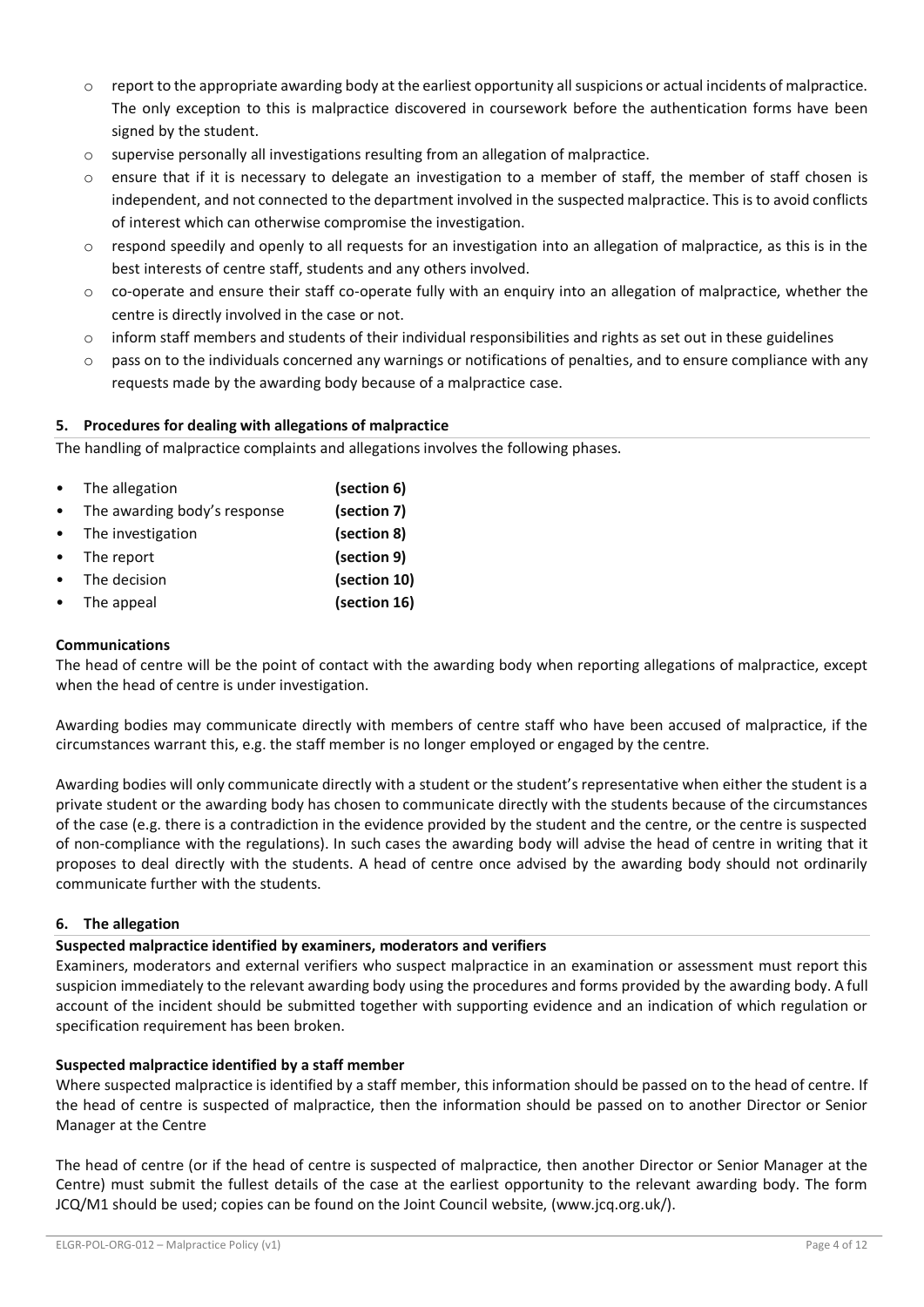If the suspected malpractice involves a member of staff, then the matter should be dealt with following the Centre's Disciplinary Procedure.

#### **Malpractice reported by others**

Allegations of malpractice are sometimes reported to awarding bodies by employers, centre staff, students, and members of the public. Sometimes these reports are anonymous.

Awarding bodies are aware that the reporting of malpractice by a member of staff or Student can potentially cause a difficult situation in the workplace or centre and will therefore protect the identity of the informant if this is asked for when a report is made.

When an awarding body receives an allegation from someone other than the head of a centre (including anonymous reports), the awarding body will evaluate the allegation in the light of any other available information, to see if there is cause to investigate further.

#### **7. The awarding body's response to an allegation of malpractice**

In the case of reports of suspected malpractice received from examiners, moderators, external verifiers or members of the public, the awarding body will normally inform the head of centre of alleged malpractice, and either:

- o ask the head of centre to conduct a full investigation into the alleged malpractice and to submit a written report; or
- $\circ$  in the case of alleged fraud or a serious breach of security, investigate the matter directly.

The awarding body will notify the regulators as soon as it receives an allegation of fraud or a serious breach of security. The other awarding bodies which have approved that centre, and the police may also be informed.

On receipt of a report of suspected malpractice submitted by a head of centre the awarding body will consider the report and decide either:

- o to take no further action
- o to make a decision on the case in accordance with the procedures **(see sections 10 to 15)**
- o to ask the head of centre to carry out a further investigation as described in **sections 8** and provide further evidence
- o to investigate the matter further itself.

#### **8. The investigation**

#### **Investigations carried out by the head of centre**

It will normally be expected that investigations into allegations of malpractice will be carried out by the head of centre. The head of centre should seek to deal with the investigation in a timely manner. The Head of centre is referred to **section 3** of this document for their responsibilities.

Those responsible for conducting an investigation should establish the full facts and circumstances of any alleged malpractice. It should not be assumed that because an allegation has been made, it is true.

Heads of centres should consider that both staff and students can be responsible for malpractice. For this reason, investigations into suspected malpractice should not be delegated to the manager of the section, team or department involved in the suspected malpractice. Conflicts of interest which arise in this situation may compromise the investigation.

The centre must provide the accused individuals with a completed copy of the form or letter used to notify the awarding body of the malpractice. Reference should also be made to **section 7 under Rights of the accused individuals.** 

When the head of centre deems it necessary to interview a student or member of staff in connection with an alleged malpractice, the interviews must be conducted as set out below:

#### **Notification of a hearing**

The Centre will give the accused individual written notice of the date, time and place of the interview. The interview will be held as soon as reasonably practicable, but the accused individual will be given a reasonable amount of time, usually two to seven days, to prepare their case.

The right to be accompanied; the accused individual may bring a companion to the interview. If the accused individual is a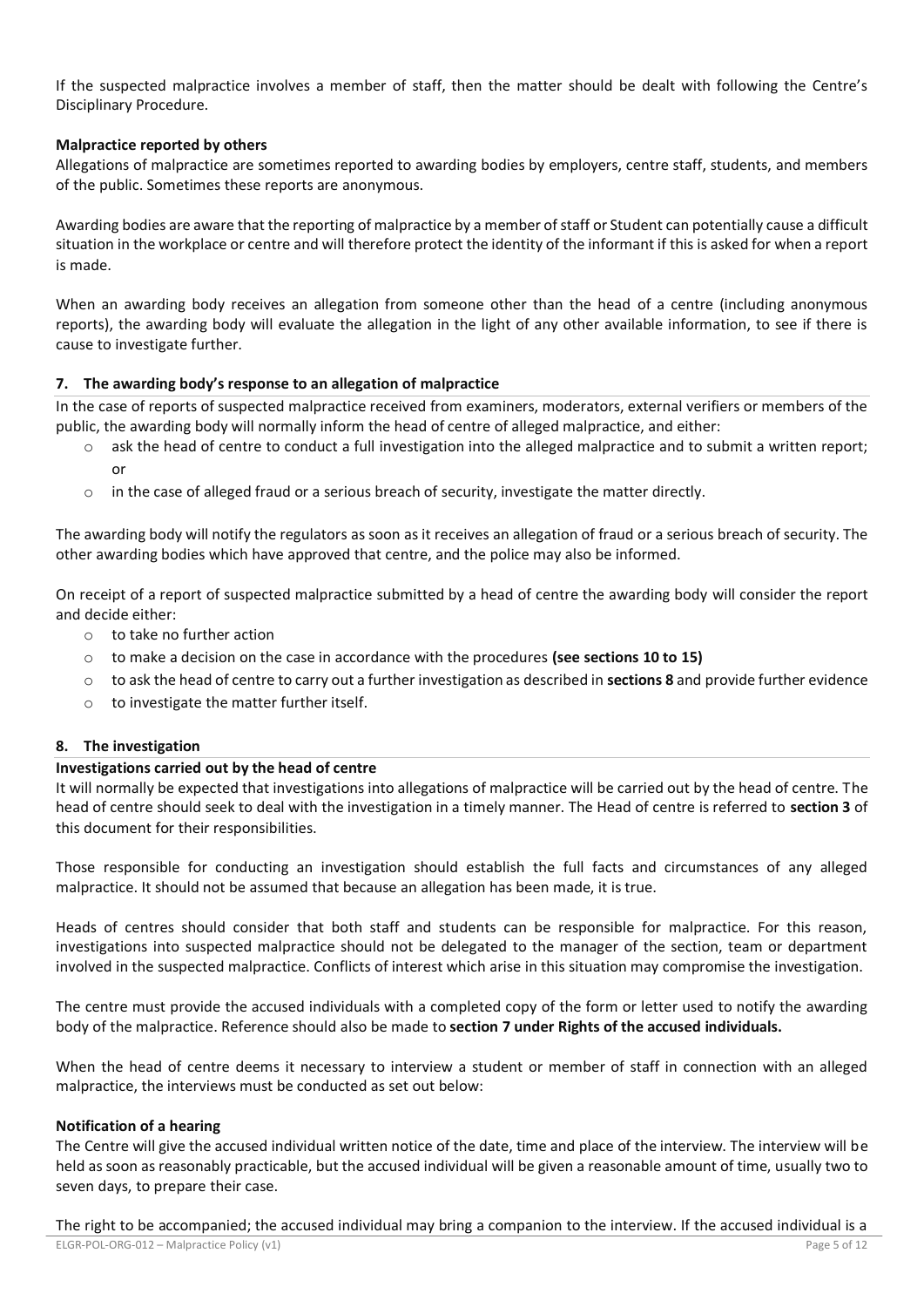member of staff, they may bring a trade union representative or a colleague. If the accused individual is a student, they may bring a parent, guardian or carer (if the accused individual is a minor then they must be accompanied by a parent, guardian or carer). The accused must tell the head of centre who their chosen companion is, in good time before the interview.

If the companion is a member of staff, they are allowed reasonable time off from duties without loss of pay but no-one is obliged to act as a companion if they do not wish to do so. If the choice of companion is unreasonable the Centre may ask the accused individual to choose someone else, for example:

- if the companion may have a conflict of interest or may prejudice the interview; or
- $\circ$  if the companion is unavailable at the time the interview is scheduled and will not be available for more than five working days afterwards.

The Centre, at their discretion, may allow an accused individual to bring a companion who is not a colleague, union representative in the case of staff members or a parent, guardian, or carer in the case of students if this will help the accused overcome a disability, or if they have difficulty understanding English.

## **Procedure at the Interview**

If the accused individual cannot attend the interview, they should inform the Centre immediately and an alternative time can be arranged. If the accused individual fails to attend without good reason or are persistently unable to do so (for example for health reasons), then the Centre may have to take a decision based on the available evidence.

At the interview the head of centre will go through the allegations against the accused individual and the evidence that has been gathered. The accused individual will be able to respond and present any evidence of their own. A companion may make representations to the head of centre and ask questions but should not answer questions on the accused individual's behalf. The accused individual may confer privately with their companion at any time during the interview.

Either party may ask relevant witnesses to appear at the interview, provided they have given sufficient advance notice to the other party.

The head of centre may adjourn the interview if they need to carry out any further investigations such as re-interviewing witnesses in the light of any new points that have been raised at the interview. The accused individual will be given a reasonable opportunity to consider any new information obtained before the hearing is reconvened.

The involvement of legal advisors is not necessary, at least where there is no allegation of criminal behaviour. However, if any party wishes to be accompanied by a solicitor, the other parties should be informed beforehand to give them the opportunity to be similarly supported. The head of centre is required to make available an appropriate venue for such interviews. Interviews may also be conducted over the telephone. Individuals involved may be requested to provide a written statement.

## **Investigations carried out by the awarding body**

For allegations of malpractice which involve fraud or a serious breach of examination security, it will normally be expected that an investigation into the allegation will be carried out by the relevant awarding body or bodies and/or the regulators, acting in conjunction with the head of centre (or the governing body or management board), and possibly the local police. The funding agencies will also usually conduct their own investigation if fraud is suspected.

An awarding body will not normally withhold from heads of centre any evidence pertinent to cases of suspected malpractice. However, it may do so in such an instance as outlined in **section 6**. In all such cases, the awarding body will provide summaries of evidence and a statement as to why the evidence itself cannot be presented in its original form.

If investigations reveal that students had prior knowledge of the content of an examination or assessment, the awarding body must establish whether information could have been divulged to students at other centres or to other unauthorised persons.

Sometimes it is necessary for the awarding body to interview a student during an investigation. If the student is a minor, and if the interview is to be conducted face to face, the awarding bodies undertake to do this only in the presence of the head of centre, or other senior member of staff, or the student's parents/guardian/carer or with the permission of the head of centre or parent/guardian/carer. If the student is an adult, this qualification does not apply.

Interviews may also be conducted over the telephone.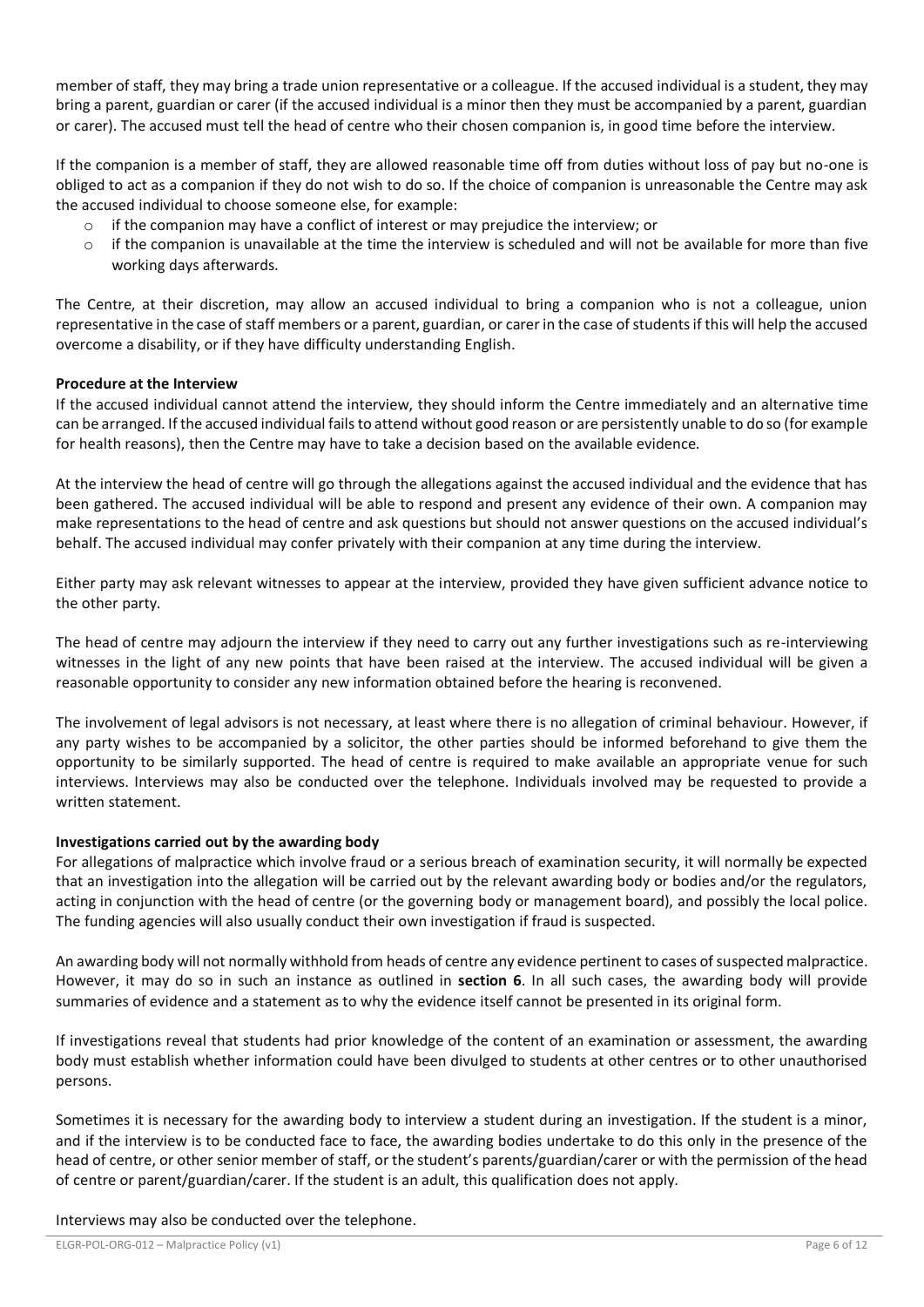When it is necessary for a member of the awarding body staff to conduct an interview with a staff member, the member of staff being interviewed may be accompanied by a friend or advisor (who may be a representative of a teacher association or other association).

If the individual being interviewed wishes to be accompanied by a legal advisor, the other parties should be informed beforehand to give them the opportunity to be similarly supported. The head of centre will be required to make available an appropriate venue for such interviews.

The individual being interviewed may also be requested to provide a written statement.

# **Rights of the accused individuals**

When an incident of suspected malpractice is reported to the awarding body, or on receipt of a report from the awarding body, an individual, whether a student or a member of staff, accused of malpractice must:

- o be informed (preferably in writing) of the allegation made against him or her
- o know what evidence there is to support that allegation
- o know the possible consequences should malpractice be proven
- o have the opportunity to consider their response to the allegations (if required)
- o have an opportunity to submit a written statement
- $\circ$  have an opportunity to seek advice (as necessary) and to provide a supplementary statement (if required)
- $\circ$  be informed of the applicable appeals procedure, should a decision be made against him or her.

In certain circumstances it may be necessary for the head of centre to exercise discretion, in the light of all the circumstances of the case, as to the timing and the means by which an allegation of malpractice and the supporting evidence is presented to the individual(s) involved.

Full details of an awarding body's appeals procedures will be sent to heads of centre involved in appeals. **(See section 16)**

The conduct of an accused Student or member of staff in other examinations or assessments should not be considered unless there is an established, clearly evidenced, repeated pattern of behaviour.

#### **9. The report**

After investigating any complaint or allegation of malpractice the head of centre must submit a full written report of the case to the relevant awarding body.

The report should be accompanied by the following documentation, as appropriate:

- a statement of the facts, a detailed account of the circumstances of the alleged malpractice, and details of any investigations carried out by the centre.
- written statement(s) from the invigilator(s), assessor, internal verifier(s) or other staff who are involved.
- written statement(s) from the student(s).
- any mitigating factors (e.g. relevant medical reports).
- information about the centre's procedures for advising students of the awarding bodies' regulations.
- seating plans.
- unauthorised material found in the examination room.
- any work of the student and any associated material (e.g. source material for coursework) which is relevant to the investigation.

The form JCQ/M1, or a similar form provided by the relevant awarding body, should be used as the basis of the report. Reports in letter format will be accepted providing the information given covers the same points as the form.

## **10. The Decision**

#### **The Malpractice Committee**

In order to determine the outcomes in cases of alleged malpractice awarding bodies may appoint a panel or committee composed of external members experienced in examination and assessment procedures, or this function may be allocated to a named member or members of staff. In this document the committee (or awarding body personnel responsible for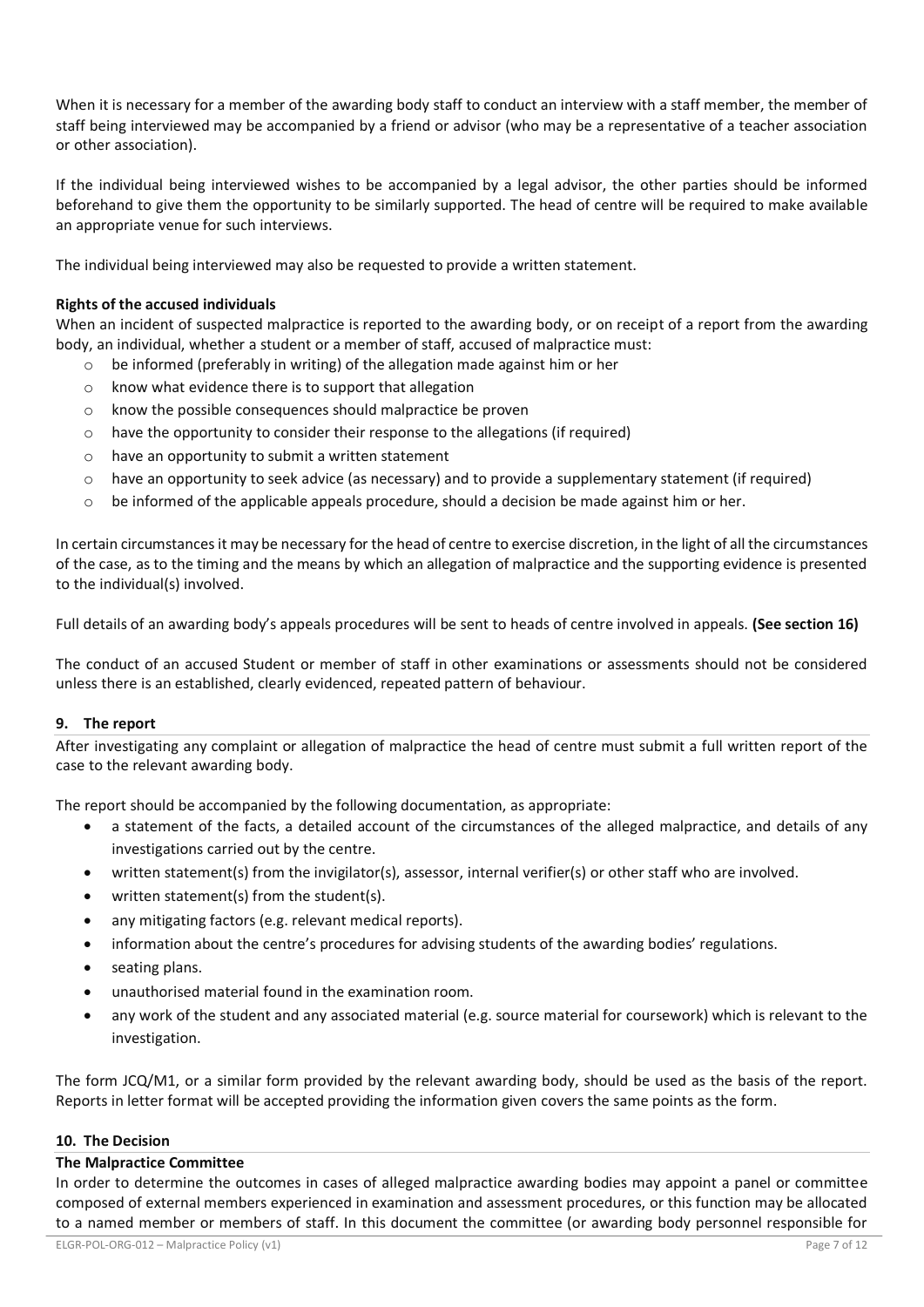dealing with malpractice) is referred to as the "Malpractice Committee".

The following applies to the activities of the Malpractice Committee (or to the personnel acting in this capacity).

- o The work of the Malpractice Committee is confidential.
- o Members of the Malpractice Committee are required to identify any case of which they have personal knowledge or might be said to have some interest, which could lead to an inference that the committee had been biased. Any member with a close personal interest will take no part in the discussion of the case and will not be present when the Malpractice Committee discusses the matter.
- $\circ$  Accused individuals, heads of centre and their representatives are not entitled to be present at meetings of the Malpractice Committee.

## **Making the decision – overview**

In making a decision on any report, the Malpractice Committee will establish that correct procedures have been followed in the investigation of the case, and that all individuals involved have been given the opportunity to make a written statement.

The Malpractice Committee will also seek to determine:

- o whether the examination and assessment regulations have been broken
- o where the culpability lies for the breach of regulations.

The Malpractice Committee will then determine:

- $\circ$  appropriate measures to be taken to protect the integrity of the examination or assessment and to prevent future breaches;
- o the nature of any penalty to be applied.

## **Making the decision**

Each case of suspected malpractice will be considered and judged on an individual basis in the light of all information available. The Malpractice Committee will consider, as separate issues, whether or not there has been malpractice, and, if malpractice is established, whether a sanction should be applied.

When making a decision in a case the Malpractice Committee will:

- o identify the regulation or specification requirement which it is alleged has been broken.
- o establish the facts of the case. Where there are conflicting statements the decision as to whether or not there has been malpractice is made by reference to the facts as disclosed by the papers, independent of any decision on sanctions.
- $\circ$  decide whether the facts as so established breach the regulations or specification requirements.
- $\circ$  if a breach of regulations has occurred, establish who is responsible for this.
- o determine an appropriate level of sanction or penalty.

The Malpractice Committee must be satisfied on the balance of probabilities that the allegation is substantiated. It is possible that the evidence in some cases may be inconclusive, but the awarding body may decline to accept the work of the students to protect the integrity of the qualification for the majority.

## **11. Sanctions and Penalties**

Awarding bodies impose sanctions and penalties on individuals and on centres found guilty of malpractice.

When the malpractice is judged to be the result of a serious management failure in a department or the whole centre, the awarding body may apply sanctions against the whole department or centre. In these cases, the awarding body may make special arrangements to safeguard the interests of students who might otherwise be adversely affected.

Awarding bodies will endeavour to protect students who, through no fault of their own, are caught up in a malpractice incident. It should, however, be accepted that there may be instances where the work submitted for assessment does not represent the efforts of the individual students and it may not be possible to give those students a result. When considering the action to be taken, awarding bodies will balance responsibilities towards the rest of the cohort and the individuals caught up in the malpractice incident. Results may also not be issued if the case is inconclusive, that is, there is evidence of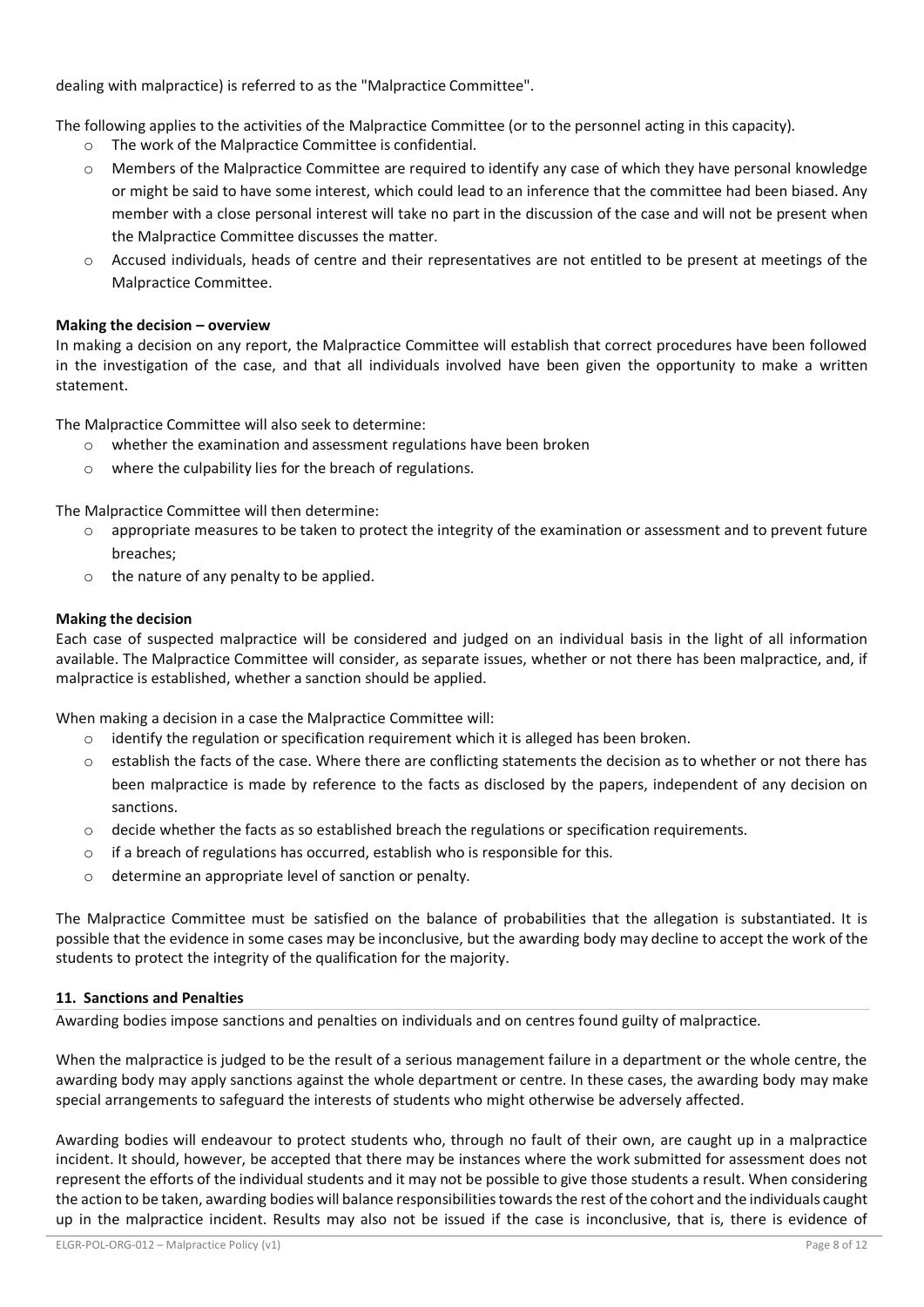malpractice but it cannot be proved who was to blame; or if the case so damages the centre's reputation that the awarding body considers it would be unsafe to make awards.

In cases where it is not reasonable or possible to determine responsibility for malpractice, and where it is clear that the integrity of the examination or assessment has been impaired in respect of an individual or individuals, the awarding body may decide not to accept the work submitted or undertaken for assessment or may decide it would be unsafe to make awards. In these cases the student(s) may retake the examination at the next opportunity, or where the qualification permits, provide additional proof of competence.

The awarding bodies have agreed that sanctions and penalties are not to be applied to offences according to a fixed scale, but are to be chosen from a defined range, in order to reflect the particular circumstances of each case and any mitigating factors.

Awarding bodies reserve the right to apply penalties flexibly, outside of the defined ranges, if mitigating or aggravating circumstances are found to exist.

As no assumptions can be made on intended actions, penalties will be based only on the evidence presented.

All penalties must be justifiable and reasonable in their scale and consistent in their application.

If the examination is one of a series, penalties will only apply to the series in which the offence has been committed and possible future series. (If evidence comes to light some considerable time after the offence, a penalty may still be applied to the series in which the offence was committed and later series.)

If the assessment is continuous, penalties will only be applied to that submission and possibly future submissions.

For reasons of consistency of approach in the application of penalties, awarding bodies will not take into account the consequential effects (for example on university applications) of any particular penalty which might arise from circumstances of the individual. A permanent record will be kept of the effect of any penalties on an individual's results. All other information relating to specific instances of malpractice or irregularities will be destroyed after five years.

#### **12. Sanctions for centre staff malpractice – individuals**

In cases of centre staff malpractice, the role of the awarding body is confined to considering whether the integrity of its examinations and assessments has been placed in jeopardy, and whether that integrity might be jeopardised if an individual found to have indulged in malpractice were to be involved in the future conduct, supervision or administration of the awarding body's examinations or assessments.

In addition to the sanctions or penalties that the awarding body may impose, the Centre may:

- o exclusion from the delivery of the qualification
- o exclusion from the assessment of the qualification
- o exclusion from the internal verification/moderation of the qualification
- $\circ$  exclusion from the financial/quality management/administration of the qualification
- o temporary suspension
- o work only under supervision
- o undertake specific training
- o a penalty under the Centre's Disciplinary Procedure

Where a member of staff or contractor has been found guilty of malpractice, an awarding body may impose the following sanctions or penalties:

- o **Written warning –** Issue the member of staff with a written warning that if the offence is repeated within a set period of time, further specified sanctions will be applied.
- **Special conditions –** Impose special conditions on the future involvement in its examinations and/or assessments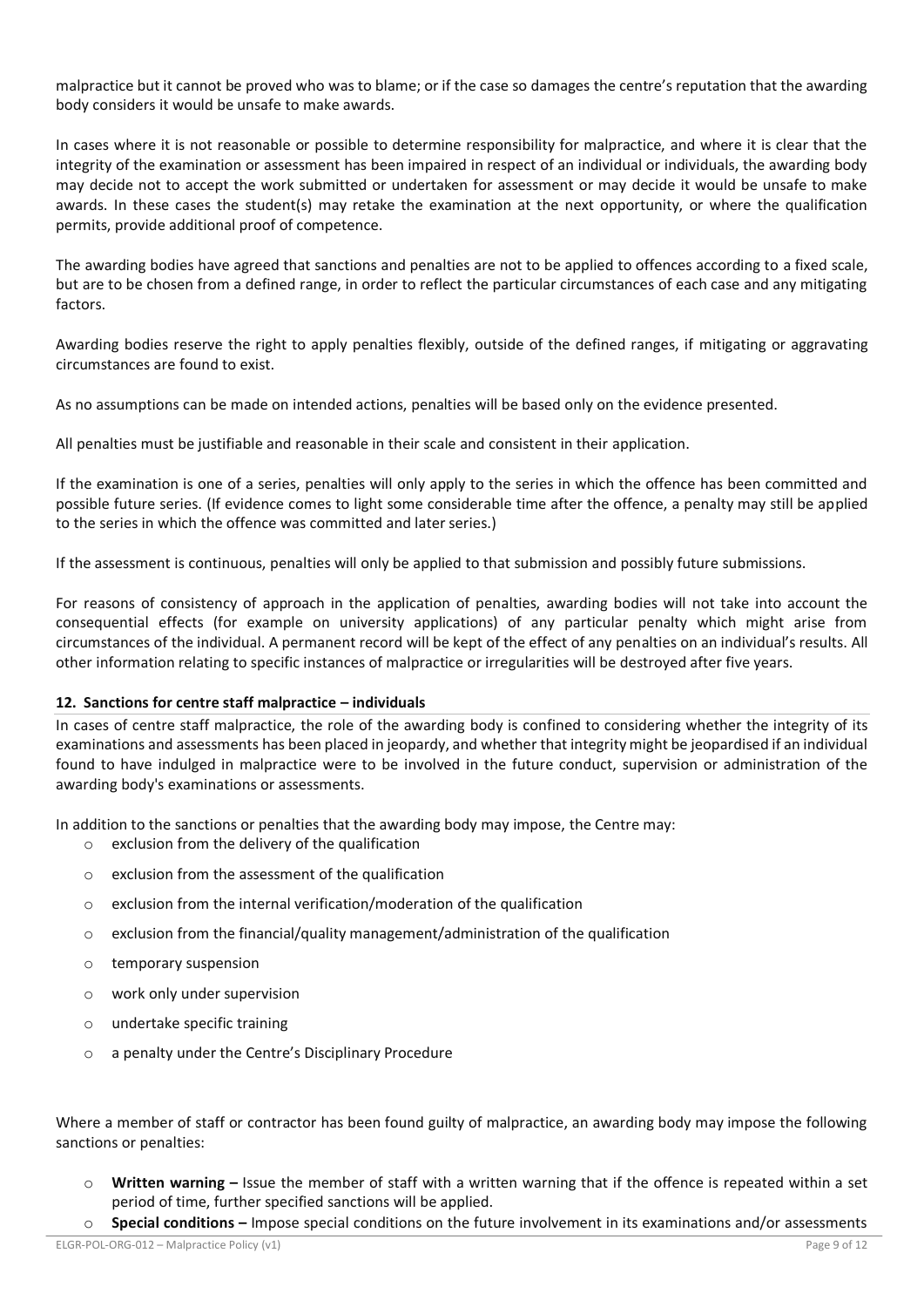by the member of staff, whether this involves the internal assessment, the conduct, supervision or administration of its examinations and assessments.

- **Training** Require the member of staff, as a condition of future involvement in its examinations, to undertake specific training or mentoring, within a particular period of time, and a review process at the end of the training.
- o **Suspension –** Bar the member of staff from all involvement in the delivery of its examinations and assessments for a set period of time. Other awarding bodies and the regulators will be informed when a suspension is imposed.

These sanctions will be notified to the head of centre who will be required to ensure that they are carried out.

If a member of staff moves to another centre while being subject to one of the above sanctions, the head of centre should notify the awarding body of the move. Awarding bodies reserve the right to inform the head of centre to which the staff member is moving to of the nature of, and the reason for, the sanction.

# **13. Sanctions for centre staff malpractice – centres**

Awarding bodies may, at their discretion, impose the following penalties and special conditions against centres. These penalties and special conditions may be applied individually or in combination. Awarding bodies will determine the appropriateness of a sanction depending on the evidence presented, the nature and circumstances of the malpractice, and the type of qualification involved. Not all the sanctions are applicable to all types of qualification.

- o **Written warning –** A letter to the head of centre advising of the breach (including the report) and advising of the further action that may be taken (including the application of penalties and special conditions) should there be a recurrence of this breach, or subsequent breaches at the centre.
- o **Review and Report (Action Plans) –** The head of centre will be required to review the centre's procedures for the conduct or administration of a particular examination/assessment, or all examinations/assessments in general, and to report back to the awarding body on improvements implemented by a set date. Alternatively, an action plan will be agreed between the awarding body and the centre and will need to be implemented as a condition of continuing to accept entries from the centre.
- o **Approval of specific assessment tasks –** The approval by the awarding body of specific assessment tasks in situations where these are normally left to the discretion of the centre.
- o **Additional monitoring or inspection –** The awarding body may increase, at the centre's expense, the normal level of monitoring that takes place in relation to the qualification(s). Alternatively, the JCQ Centre Inspection Service may be notified of the breach of regulations and may randomly, without prior warning, inspect the centre over and above the normal schedule for inspections. (The JCQ Centre Inspection Service operates in relation to general qualifications and examined vocational qualifications.)
- o **Removal of Direct Claims Status –** Direct claims status may be removed from the centre in which case all claims for certification must be authorised by the centre's external verifier. (This sanction applies only to NVQs and similarly assessed and verified qualifications.)
- o **Restrictions on Examination and Assessment Materials –** For a specified period of time a centre will be provided with examination papers and assessment materials shortly before such papers and materials are scheduled to be used. These papers will be opened and distributed under the supervision of the awarding body officer (or appointed agent) responsible for the delivery. The centre might also be required to hand over to an awarding body officer (or appointed agent) the completed scripts and any relevant accompanying documentation as opposed to using the normal script collection or posting procedures. These measures may be applied for selected subjects or all subjects.
- o **Independent Invigilators –** The appointment for a specified period of time, at the centre's expense, of independent invigilators to ensure the conduct of examinations and/or assessments is in accordance with the regulations.
- **Suspension of Student registrations or entries** An awarding body may, for a period, or until a specific matter has been rectified, refuse to accept student entries or registrations from a centre. This may be applied for selected subjects/occupational areas or all subjects/occupational areas.
- o **Suspension of certification –** An awarding body may, for a period of time, or until a specific matter has been rectified, refuse to issue certificates to students from a centre. (This applies to NVQs and similar types of qualifications only.)
- o **Withdrawal of approval for a specific qualification(s) –** An awarding body may withdraw the approval of a centre to offer one or more qualifications issued by that awarding body.
- o **Withdrawal of centre recognition –** The awarding body may withdraw recognition or approval for the centre. This means as a result that the centre will not be able to deliver or offer the students the respective awarding body's qualifications. Other awarding bodies will be informed of this action. At the time of withdrawal of centre recognition a centre will be informed of the earliest date at which it can reapply for registration and any measures it will need to take prior to this application. Centres which have had centre recognition withdrawn should not assume that re-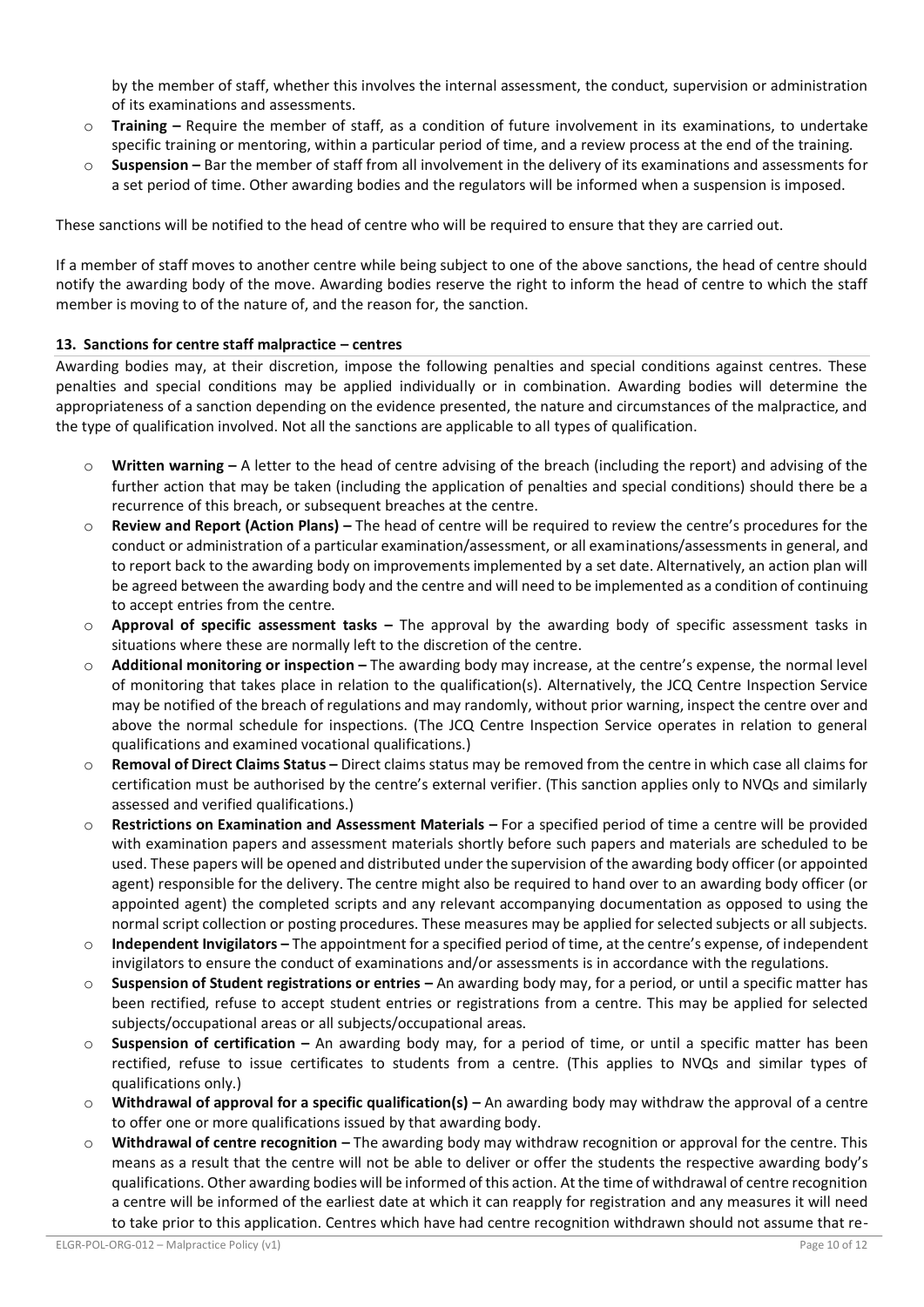approval will be treated as a formality.

# **14. Sanctions and penalties applied against students**

Awarding bodies may, at their discretion, impose the following sanctions and penalties against students found guilty of Student malpractice.

- o **Penalty 1 – Warning –** The student is issued with a warning that if the offence is repeated within a set period, further specified sanctions will be applied.
- o **Penalty 2 - Loss of marks for a section –** The student loses all the marks gained for a discrete section of the work. A section may be part of a component, or a single piece of coursework if this consists of several items.
- o **Penalty 3 - Loss of marks for a component –** The student loses all the marks gained for a component. A component is more often a feature of linear qualifications than a unitised qualification, and so this penalty can be regarded as an alternative to penalty 4. Some units also have components, in which case a level of penalty between numbers 2 and 4 is possible.
- o **Penalty 4 - Loss of all marks for a unit –** The student loses all the marks gained for a unit. This penalty can only be applied to qualifications which are unitised. For linear qualifications, the option is penalty 3. This penalty usually allows the student to aggregate or request certification in that series, albeit with a reduced mark or grade.
- o **Penalty 5 - Disqualification from a unit –** The student is disqualified from the unit. This penalty is only available if the qualification is unitised. For linear qualifications the option is penalty 7. The effect of this penalty is to prevent the student aggregating or requesting certification in that series if the student has applied for it.
- o **Penalty 6 – Disqualification from all units in one or more qualifications –** If circumstances suggest, penalty 5 may be applied to other units taken during the same examination or assessment series. (Units which have been banked in previous exam series are retained.) This penalty is only available if the qualification is unitised. For linear qualifications the option is penalty 8.
- o **Penalty 7 - Disqualification from a whole qualification –** The student is disqualified from the whole qualification taken in that series or academic year. This penalty can be applied to unitised qualifications only if the student has requested aggregation. Any units banked in a previous series are retained, but the units taken in the present series and the aggregation opportunity are lost. If a student has not requested aggregation the option is penalty 6. It may also be used with linear qualifications.
- o **Penalty 8 - Disqualification from all qualifications taken in that series –** If circumstances suggest, penalty 7 may be applied to other qualifications. This penalty can be applied to unitised qualifications only if the student has requested aggregation. Any units banked in a previous series are retained, but the units taken in the present series and the aggregation opportunity are lost. If a student has not requested aggregation the option is penalty 6. It may also be used with linear qualifications.
- o **Penalty 9 - Student debarred –** The student is barred from entering for one or more examinations for a set period of time. This penalty is applied in conjunction with any of the other penalties above, if the circumstances warrant it.

In applying sanctions and penalties awarding bodies shall take into account that not all of the above penalties set out in above may be appropriate to every type of qualification or circumstance.

Unless a penalty is accompanied by a bar on future entry, all students penalised by loss of marks or disqualification, may retake the component(s), unit(s) or qualification(s) affected in the next examination series or assessment opportunity.

In linear GCSE qualifications students are not generally able to retake only a component at a later series. They can, however, retake the whole subject, carrying forward the coursework mark. This means that in these cases, students will generally have a twelve month wait for an opportunity to retake the examination.

Heads of centre may wish to take further action themselves in cases of Student Malpractice.

## **15. Communicating decisions**

Heads of centre will be informed of decisions in writing as soon as possible after decisions are made. It is the responsibility of the head of centre to communicate the decision to the individuals concerned, and to pass on warnings in cases where this is indicated.

The majority of cases of malpractice are confidential between the individual centre and the awarding body, but in cases of serious malpractice, where the threat to the integrity of the examination or assessment is such as to outweigh a duty of confidentiality, it will normally be necessary for information to be exchanged amongst the regulators and the awarding